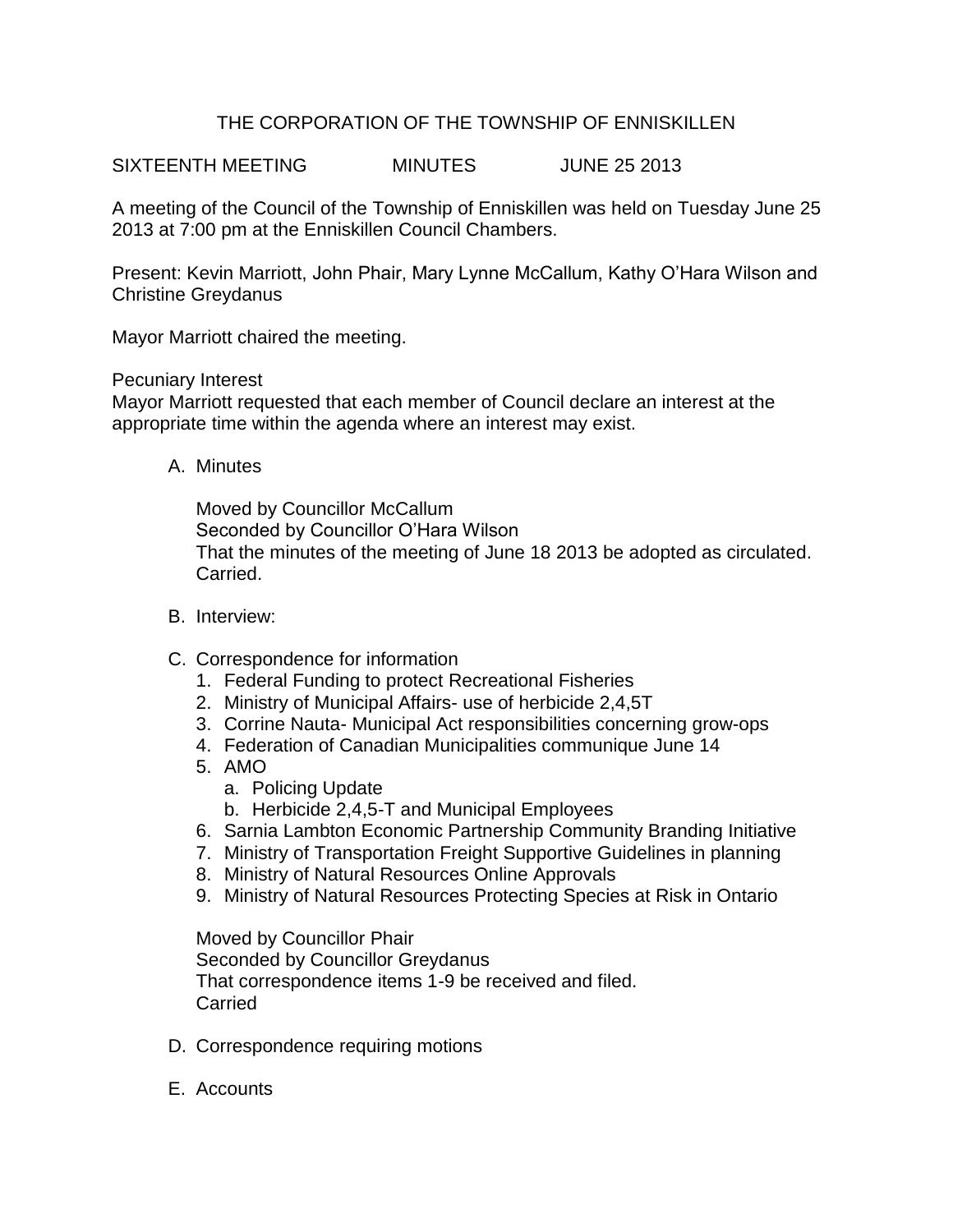Moved by Councillor Greydanus Seconded by Councillor O'Hara Wilson That the accounts be paid as circulated: Cheque: 6033-6052: \$ 189,136.55. Carried.

- F. Bylaws
	- 1. Bylaw 40 of 2013 9/10 Sideroad Drain- third reading
	- 2. Bylaw 56 of 2013 Confirmation Bylaw

Moved by Councillor O'Hara Wilson Seconded by Councillor Phair That first and second reading be given to Bylaw 56 of 2013. Carried.

Moved by Councillor Greydanus Seconded by Councillor McCallum That third and final reading be given to Bylaws 40 and 56 of 2013. Carried.

- G. Other Business
	- 1. Memo Landfill Dumpster Usage

A memo reviewing activities at the landfill site was discussed by council. Moved by Councillor Greydanus Seconded by Councillor O'Hara Wilson That an additional five hours a week be allocated for monitoring of the landfill dumpsters for July and August 2013. Carried.

2. Memo Road Closure

A discussion took place in regards to additional information being obtained for Council review. The Clerk was instructed to provide notice to the applicants that the land would not be sold at a nominal amount, that an appraisal be obtained of the property and that an opinion be obtained as to the transfer of the environmental liability associated with the road allowance.

3. LED Street Light Proposal

The Clerk was instructed to continue to find alternative information on the information required by Hydro One to reduce the electrical rates after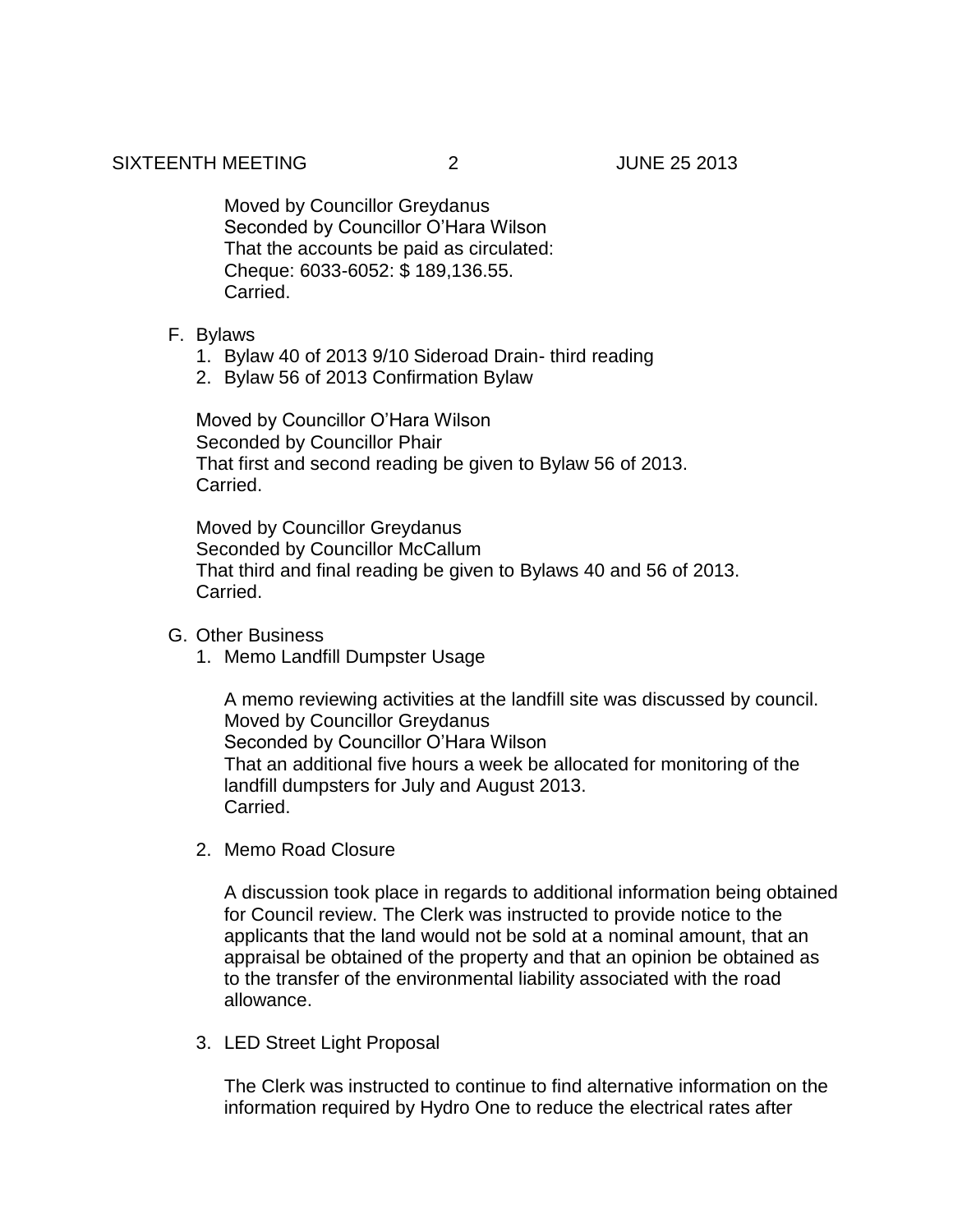installation of LED street lights and whether a lighting study could be prepared by another light supplier.

4. Memo Closure of Shiloh Centre

A discussion took place in regards to the disposal of the Shiloh Centre.

Mayor Marriott declared an interest noting that he would participate in the purchase of the property.

Deputy Mayor Phair chaired the meeting.

Council noted that the sale of the property would be conditional on the removal of the building from the site. Councillor McCallum requested that a planning report be obtained clarifying the potential future uses of the property.

Moved by Councillor Greydanus Seconded by Councillor O'Hara Wilson That a public auction take place for the sale of the Shiloh Centre after the last booking for the hall, That the Clerk obtain proposals from two local auctioneers for the appraisal and the sale of the property and contents.

Carried.

A discussion took place regarding the advertisement for the sale of the property.

Mayor Marriott chaired the remainder of the meeting.

A brief report was reviewed concerning the purchase of water from the Lambton Area Water System.

Moved by Councillor Greydanus

Seconded by Councillor McCallum That the Clerk write a letter to the Town of Petrolia requesting a review of the sale price of water to the Township of Enniskillen creating a new bulk water rate and that a report be submitted for the first meeting in August

2013.

Carried.

The Clerk reported that an in camera meeting was required to discuss a personal matter about an identifiable individual.